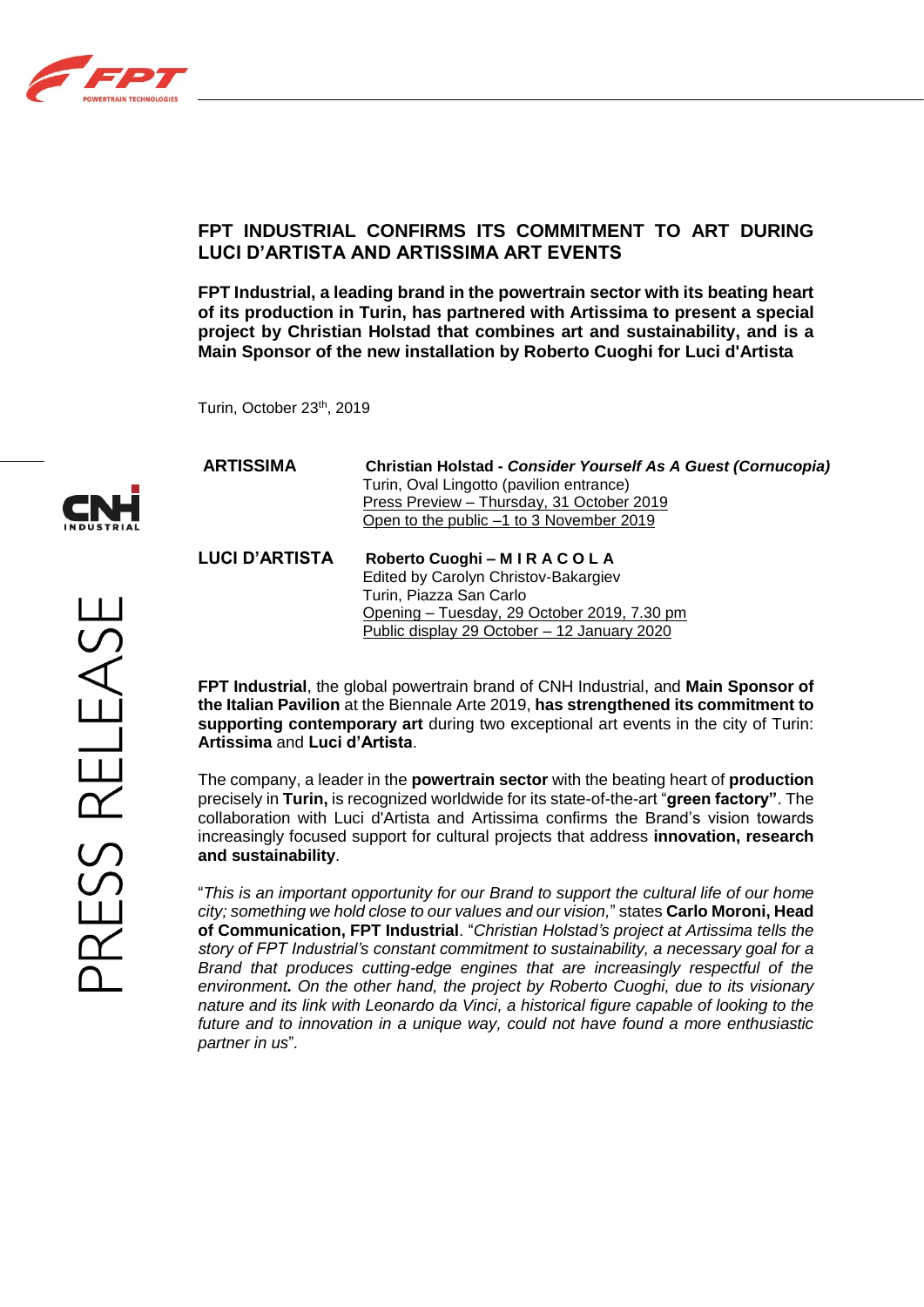

## **CHRISTIAN HOLSTAD, Consider yourself as a guest @ Artissima**

FPT Industrial has become a **Partner** of **Artissima 2019**, presenting the installation *Consider yourself as a guest (Cornucopia)* by **Christian Holstad** (born in 1972 in Anaheim, California).

Invited to participate by **Milovan Farronato** expressly because of his **focus on consumer issues** and their impact on the world, **the American artist** has created a **large cornucopia, the ancient symbol of good fortune and abundance**, produced entirely with **plastic waste.** The historical meaning of this iconic image is thus distorted by the artist, thereby acquiring an **unprecedented negative sense of "excess".**

The project is **a reflection of the urgency required to address sea and ocean pollution around the world**, literally "bringing to the surface" an extremely current issue, rather than leaving it hidden beneath the seabed.

"*A past neighbor had a sign on their door which read 'Consider yourself a guest'*. *I walked past it every day for years and it became an unintended mantra,*" says **Christian Holstad**. "*Our dependence on plastics is not sustainable. Its effects are swelling into continents in our waters.* Consider yourself as a guest (Cornucopia) *is a reflection of our impact on the planet and our consumptive roles within the growing plastic mass.*"

On display from 9 May to 12 June, 2019 at the Ca' Foscari University of Venice, on the waters of the Grand Canal and in the courtyard of the University, *Consider yourself as a guest (Cornucopia)* will arrive **in Turin** and will become the key feature of **a new special outdoor installation that will welcome guests at the entrance** to the Artissima fair.



*Christian Holstad artwork – Consider yourself as a guest*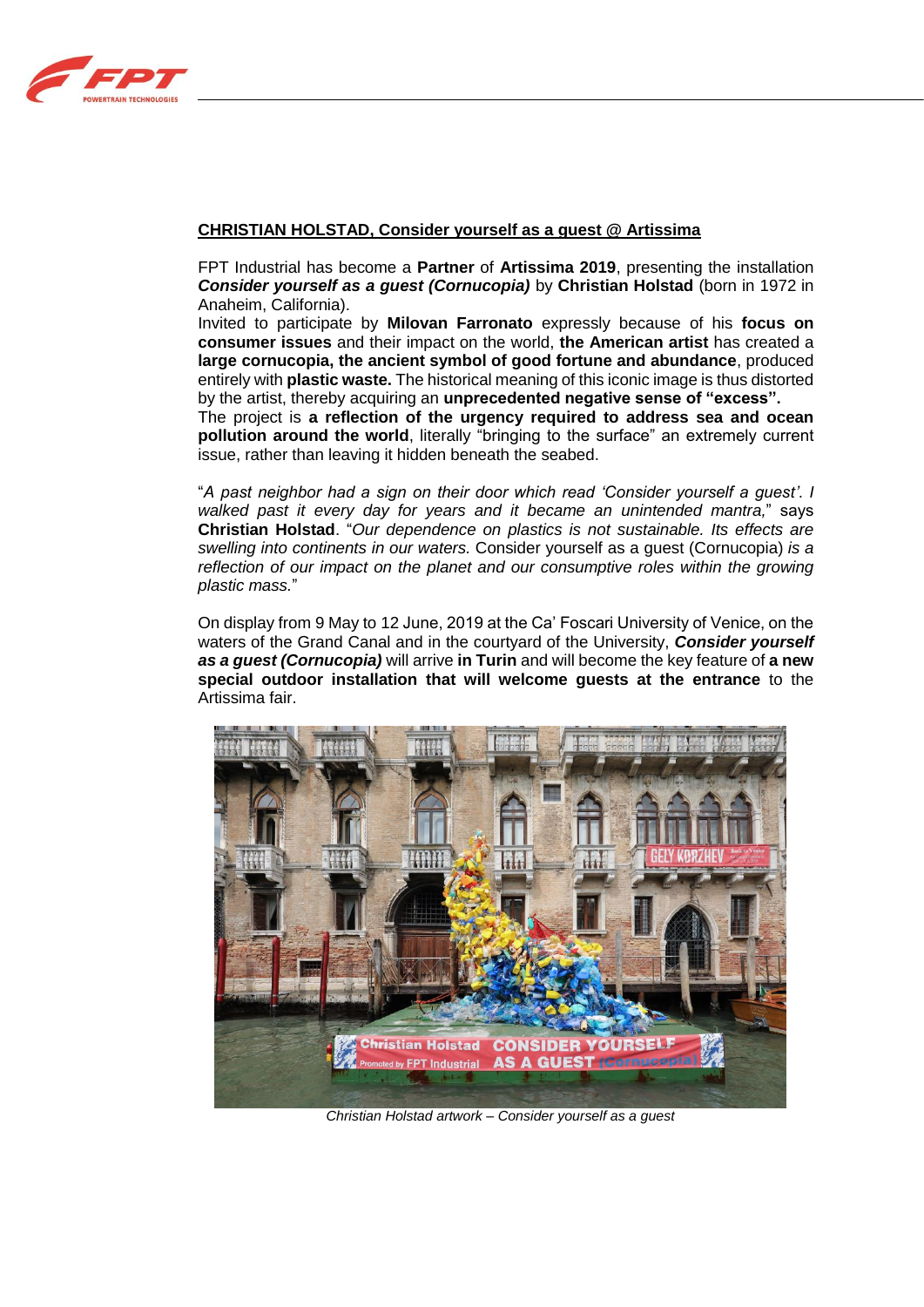

FPT Industrial is also sponsoring the **Artissima Walk guided tours** program, the *ART FOR THE FUTURE* tours that, **from Friday to Sunday at 3:00 pm**, will give visitors the opportunity to discover the fair in a personal and exciting way by traveling down a path focused on art research, addressing environmental issues, sustainable development, protection of biodiversity and adapting to climate change.

On the other hand, **on Friday 1 November at 2:00 pm**, **Christian Holstad** will participate in the talk *Make a Better World Now!*, an opportunity to deepen the relationship between art and sustainability by presenting *Consider Yourself as a Guest (Cornucopia)* and the project *Red Regatta,* by artist **Melissa McGill**.

**Vittorio Calabrese**, Director of Italian Art Magazine, will also take part in this talk coordinated by **Anna Daneri**, curator of the Meeting Point 2019 program.

### **FPT INDUSTRIAL MAIN SPONSOR OF LUCI D'ARTISTA**

FPT Industrial is a **Main Sponsor of Luci d'Artista**, the Turin event established in 1998, and unique in the world as an actual **open-air contemporary art exhibition** that illuminates the squares and streets of Turin every year.

**M I R A C O L A**, the latest Luce d'Artista exhibition designed by the Italian artist **Roberto Cuoghi** (born 1973 in Modena) and **curated by Carolyn Christov-Bakargiev**, is an unprecedented, **unique sensory experience** in one of Turin's main squares, Piazza San Carlo, where public lights, and those in private apartments will periodically fade in and out creating a **choreography of lights** that will immerse passers-by in moments of absolute darkness and then re-illuminate the square.

Created on the **500th anniversary of Leonardo da Vinci's death** (1519), the work, **a homage to the master's theories on the relationship between light and shadows**, joins a series of initiatives supported by FPT Industrial that have celebrated this important anniversary (such as the *Leonardo da Vinci* exhibition, *Man is a model of the world*, hosted by the Gallerie dell'Accademia in Venice).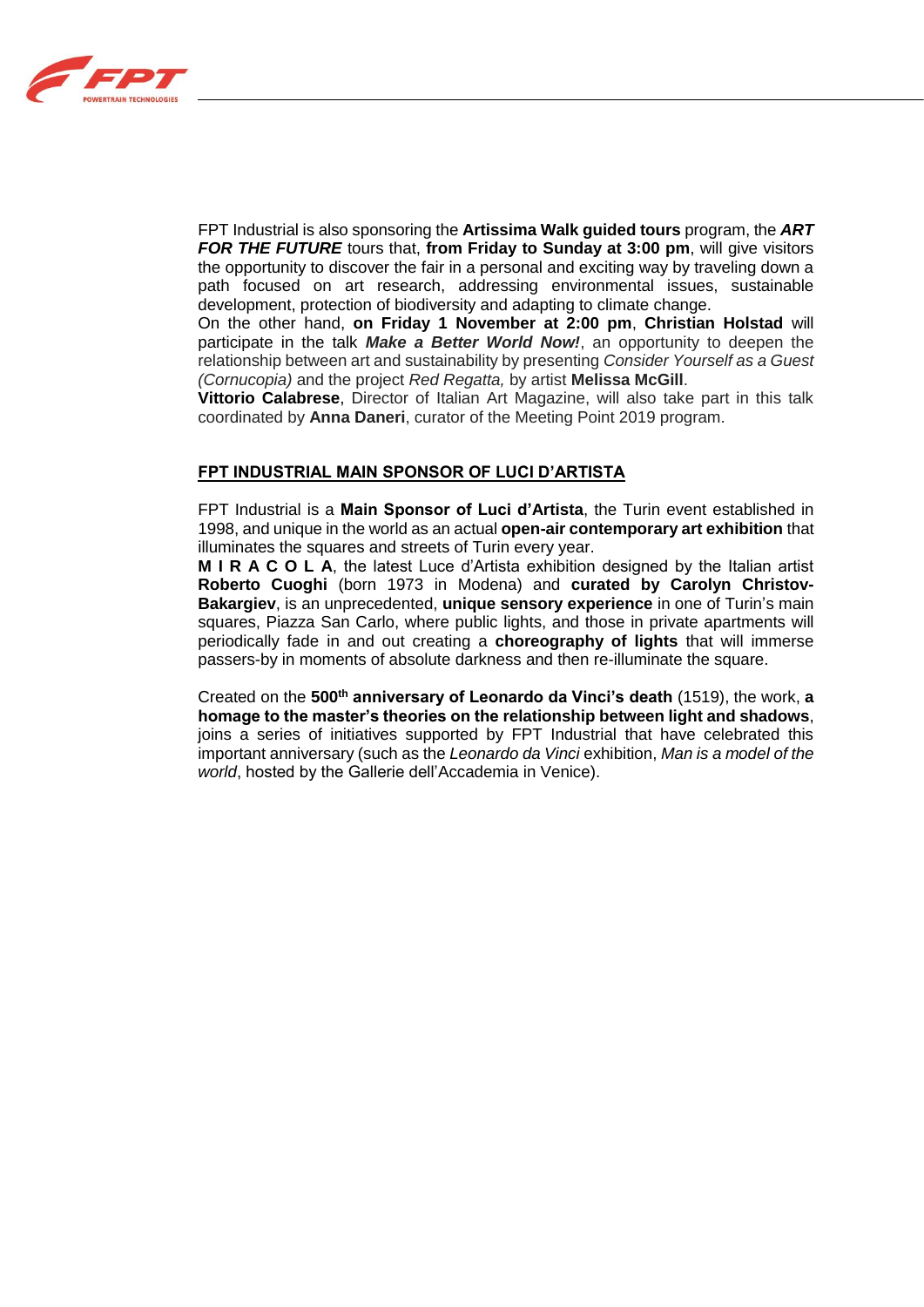



*Rendering for M I R A C O L A 2019. Courtesy the artist and Hauser Wirth. Photo courtesy Castello di Rivoli Castello Museum of Contemporary Art*

With **M I R A C O L A***,* once again Cuoghi creates a situation in which the **central role of the viewer** and their ability to interact with the work of art are fundamental. The artist, in fact, creates installations that act as **psychosensory devices or machines**  capable of taking the visitor to another space and time. A **new, poetic, and alienating approach** that uses the public's sensory perception to expand the potential of the work to infinity.

The work was made possible by the **City of Turin**, in collaboration with **Castello di Rivoli Museum** of Contemporary Art (in Rivoli town), with the support of **IREN** (the Italian company operates in the sectors of electricity), the Turin Foundation for Culture, **Fondazione Contrada**, and with the sponsorship of **FPT Industrial** and with the generous contribution of Hauser & Wirth.

*FPT Industrial is a brand of CNH Industrial, dedicated to the design, production and sale of powertrains for on and off-road vehicles, marine and power generation applications. The company employs more than 8,000 people worldwide, in ten manufacturing plants and seven R&D Centres. The FPT Industrial sales network consists of 73 dealers and about 800 service centres in almost 100 countries. A wide product offering, including six engine ranges from 42 hp up to 1,006 hp, transmissions with maximum torque of 200 Nm up to 500 Nm, front and rear axles from 2 to 32 ton GAW (Gross Axle Weight). FPT Industrial offers the most complete Natural Gas engines line-up on the market for industrial applications, including engine ranges from 136 hp up to 460 hp. This extensive offer and a close focus on R&D activities make FPT Industrial a world leader in industrial powertrains. For further information, visit [www.fptindustrial.com.](http://www.fptindustrial.com/)*